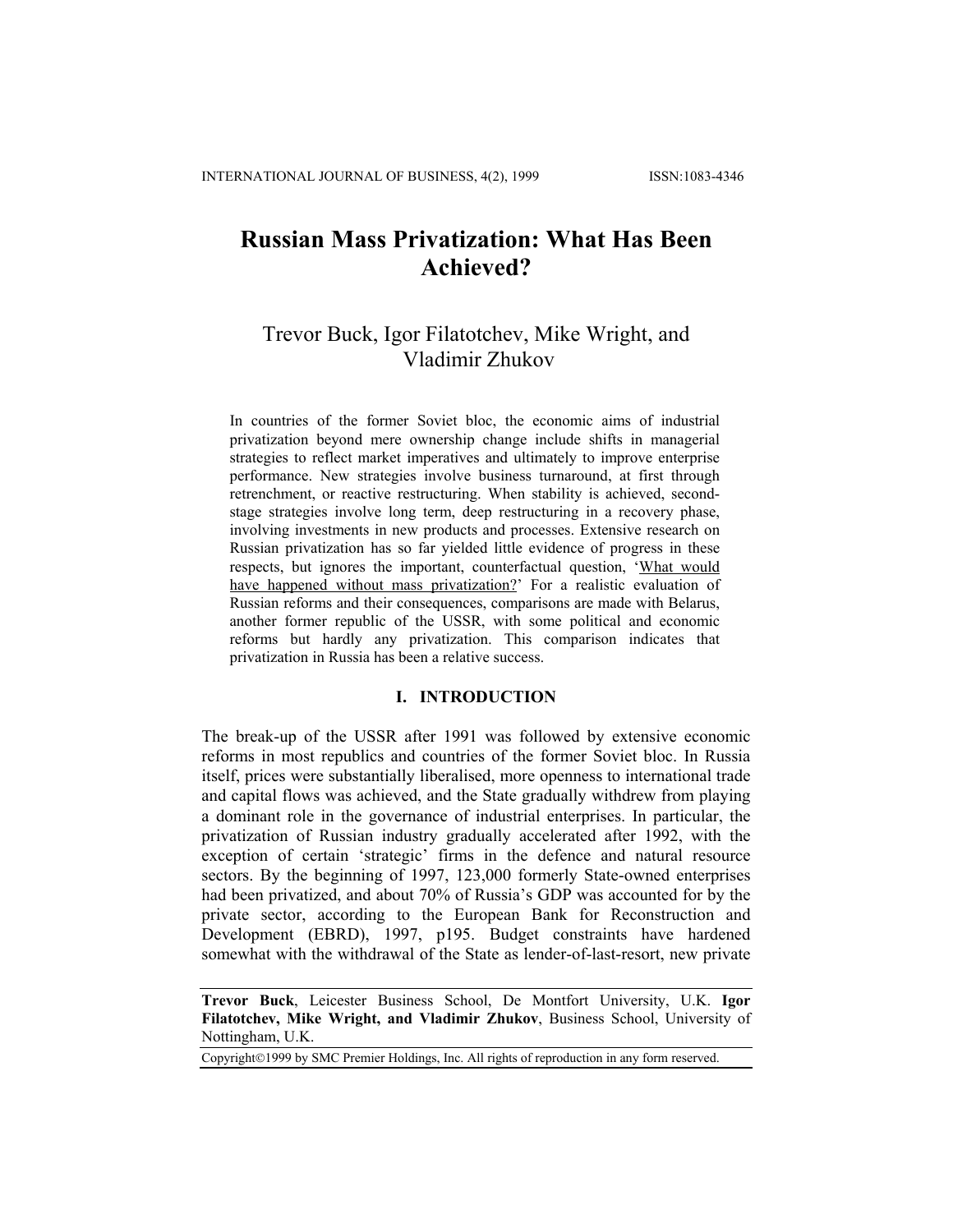business start-ups have proliferated and a new breed of Russian entrepreneurs is emerging (McCarthy et al., 1997).

At the same time, however, many changes in Russia appear to have been superficial. Although the natural resource-based sectors have spawned over two hundred quoted companies on the Russian Trading System, and competition in many markets is fierce between new private companies, especially outside the manufacturing sector, in other areas progress has been slow. The EBRD (1997, p15) describes Russian State credit and subsidy policy towards industry as only 'moderately tight', and although bankruptcy legislation has been introduced, enforcement has been weak. The 'unofficial' economy still is estimated to be 41.6% of Gross Domestic Product (EBRD, 1997, p74), and shares in privatized firms, as the result of a 'giveaway' share distribution, mostly have fallen into the hands of incumbent enterprise managers and other employees rather than outside investors (Filatotchev et al., 1996). Although outsiders often can overcome barriers to share trades imposed by enterprise incumbents, a number of studies of Russian privatized firms have failed to identify any significant improvement in their performance that can be attributed to outside ownership and improved corporate governance (Filatotchev et al., 1996, Blasi et al., 1997, Earle & Estrin, 1996).

Although some reactive, short-term restructuring has been found in privatized firms as they have reduced employment and capacity (Filatotchev et al., 1996, Earle & Estrin, 1996), there has been no significant increase in investments in privatized firms to achieve deeper restructuring, and in particular, no significant inflow of foreign capital for direct investment (as opposed to portfolio investment).

For example, in the period 1989-95 Russia had cumulative inward foreign direct investment (FDI) of US\$3,900 million (mostly in the natural resource sectors) while China attracted \$121,700 million (International Bank for Reconstruction and Development, IBRD, 1996a, p64). Even in per capita terms, Russia in 1995 attracted FDI of \$1.10 per person compared with \$18.20 for China (United Nations Conference on Trade and Development, 1997, pp348-350). In terms of foreign trade, China's total 1995 exports were \$149,000 million of which 81% were manufactured goods (IBRD 1996b, p110), while Russia exported \$81,000 million, mostly raw materials and fuels, with machinery and manufactured goods providing only 8% (EBRD 1997, p65).

In other words, compared with China, Russia's economic reforms have failed to attract foreign investment and consequently have failed to produce a manufacturing sector that can compete significantly on world markets.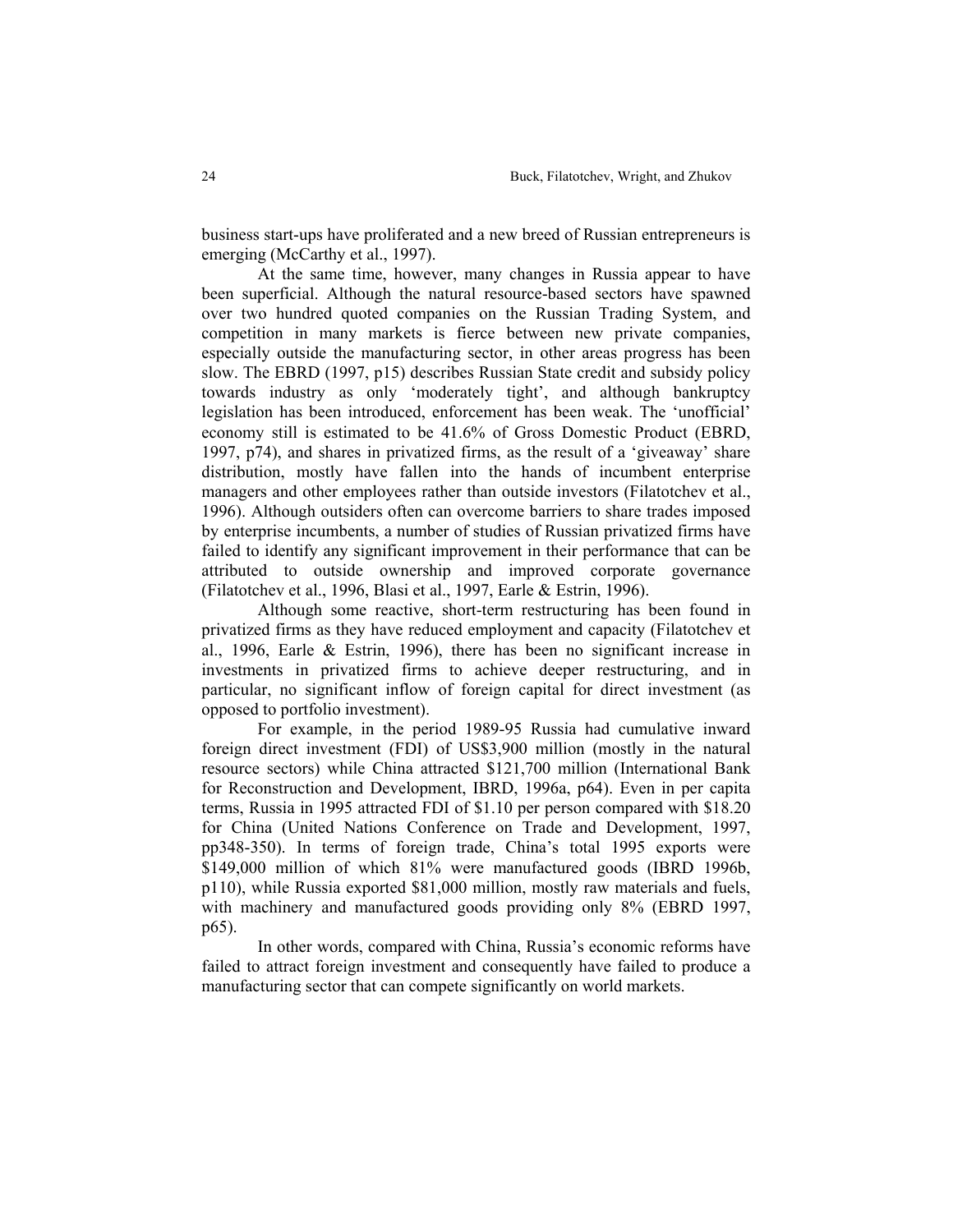A gloomy outcome indeed at a national level for Russia, but what if privatization never had happened or had been more half-hearted, and what would have been the situation at the enterprise level?

These important, though hypothetical, questions imply the counterfactual analysis identified with Fogel (1964). It is impossible to answer them with any econometric authority, given the number of uncontrolled variables involved, but it is possible to make informed judgements by using comparisons between Russia and a country like Belarus. Belarus was also a republic of the USSR, sharing a rather similar economic, political and social environment. After 1991 however, Belarus introduced fewer economic reforms, and substantially omitted privatization from its policies.

In contrast with Russia, the European Bank (EBRD, 1997, p154) reported that in 1997 the private sector in Belarus accounted for only 15-25% of GDP. In 1993, about 8,500 State enterprises (10% of the total) were slated for privatization, but in early 1997 only 24% of this original target had been privatized. At this time, all privatizations were halted, and none have occurred since 1996. Indeed, some companies have even been renationalized. The International Monetary Fund (IMF) and World Bank (IBRD) have both withdrawn their support for the Belarusian economy, and the EBRD (1997, p155) reports continued extensive State intervention in the setting of industrial price and production targets. One third of industrial enterprises are loss-making but virtually none has been closed, and the State continues to give financial aid to priority enterprises through tax and import duty concessions and through directed credits (EBRD, 1997, p155). For example, budgetary subsidies in Belarus amounted to 3.4% of GDP in 1995 compared with only 1.3% in Russia (EBRD, 1997, p83). Thus, employment levels have been sustained above Russian levels, and some reactive restructuring avoided, but at the expense of deeper reform. Inward FDI has been low even by Russian standards, and indeed UNCTAD (1997, pp340-350) calculates that with the exception of Somalia and Sierra Leone (which both had negative inflows), Belarus had the lowest per capita FDI inflow in the world in 1995, at \$0.40 per person, compared with Russia's \$1.10. Current trends suggest that even the unfortunate records of Somalia and Sierra Leone may be under threat from Belarus. Given a comparable geographical location and sharing a common, recent, political and economic history, it is seriously suggested that Russia without a privatization programme could have followed the Belarusian path.

It appears therefore that comparative enquiries into managerial priorities and strategies in Russia and Belarus may be instructive in order to answer the counterfactual, 'what if...?' question for Russia. The next section discusses business turnaround as a result of short-run retrenchment and longrun recovery strategies, and then reviews survey responses from managers in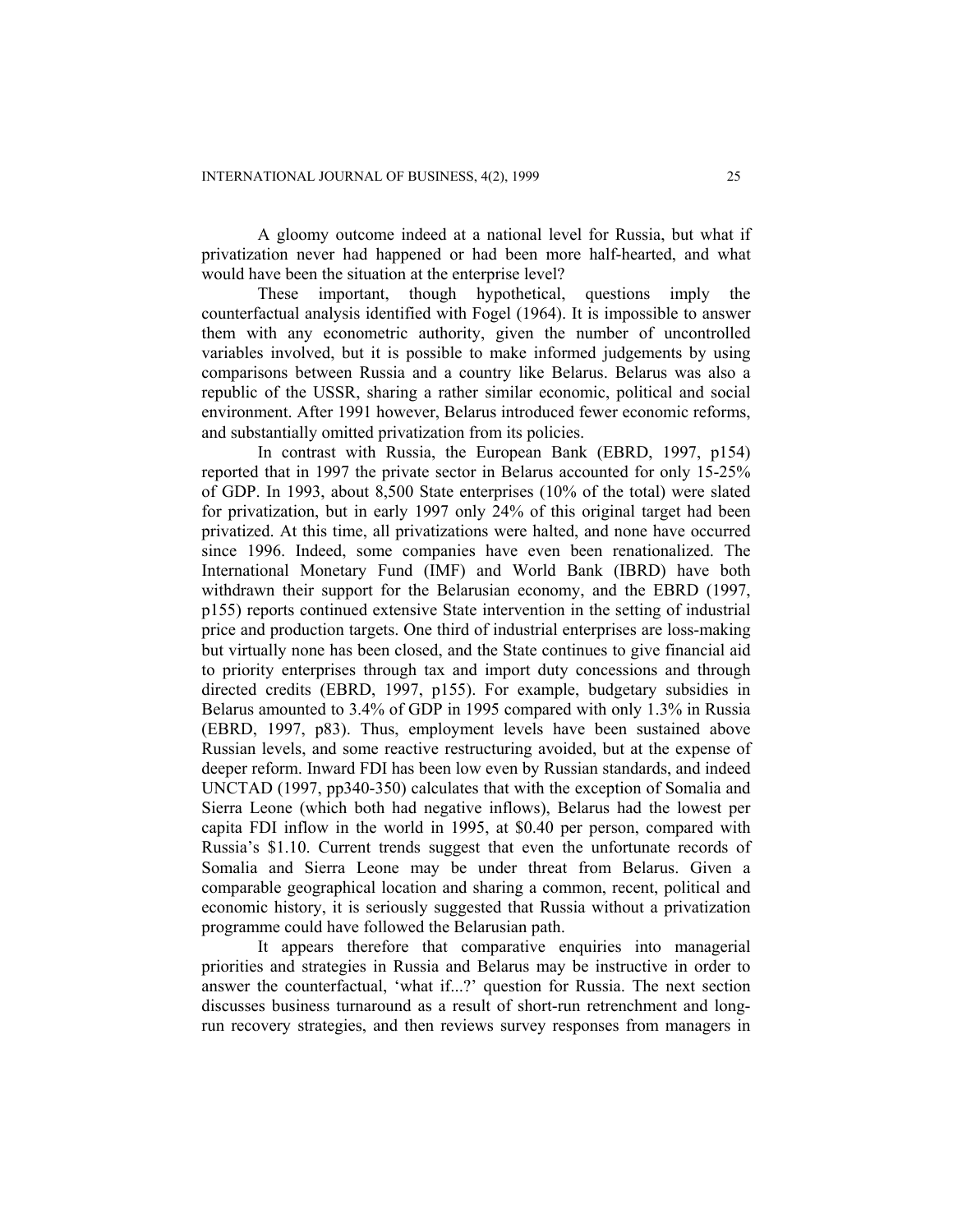privatized firms in Russia and Belarus in this context, supplemented by one Russian and two Belarusian case-studies. It concludes with some comments on the merits of Russian mass privatization and implications for investors from the West.

## **II. BUSINESS RETRENCHMENT**

Although the collapse in industrial and final consumer demand in the former USSR after 1991 was massive, individual firms in the West also have had to face up to similar disasters. For example, the 'peace dividend' of the 1990s has meant the cancellation of military orders and market collapse for many weapons manufacturers in the West; the demand for British coal virtually disappeared with the discovery of North Sea gas; and the birth of the PC has had enormous implications for typewriter builders and for the printing industry.

Faced with market collapse, the continued procurement of labour, capital and material supplies cannot be sustained without soft loans and/or grants. Western academics, for example Robbins  $\&$  Pearce (1992) and Pearce  $\&$ Robbins (1993), have observed that a successful transition to changed market circumstances can be achieved only in a sequence of steps after first 'stopping the bleeding' (Bibeault, 1982). Together, internal and external factors determine the severity of the enterprise crisis, and, unless soft credits are available, a retrenchment phase follows, when the main objective is to get control of cash flows and achieve a position of stability. Such retrenchment comprises current cost reduction (including reductions in the labour-force) and/or asset reductions (capacity reduction or plant closure), depending on the severity of the situation. This is analogous to the 'reactive' or 'shallow' restructuring in economic transition described by Earle and Estrin, (1996). Only if retrenchment policies achieve stability can the next decision-point be reached: whether to enter a recovery phase, which amounts to 'deep' restructuring, involving entrepreneurial decisions concerning new capital investments.

## **III. LONG-TERM RECOVERY**

The direction of new strategies such as diversification, refocusing on core competencies, acquisitions, and the adoption of new technologies may vary from case to case, but they all have one thing in common: a need for new investment and for the funds to finance that investment. An enterprise in economic crisis is unlikely to be able to generate funds internally, though some diversified firms may be able to sell or spin-off activities to raise funds for new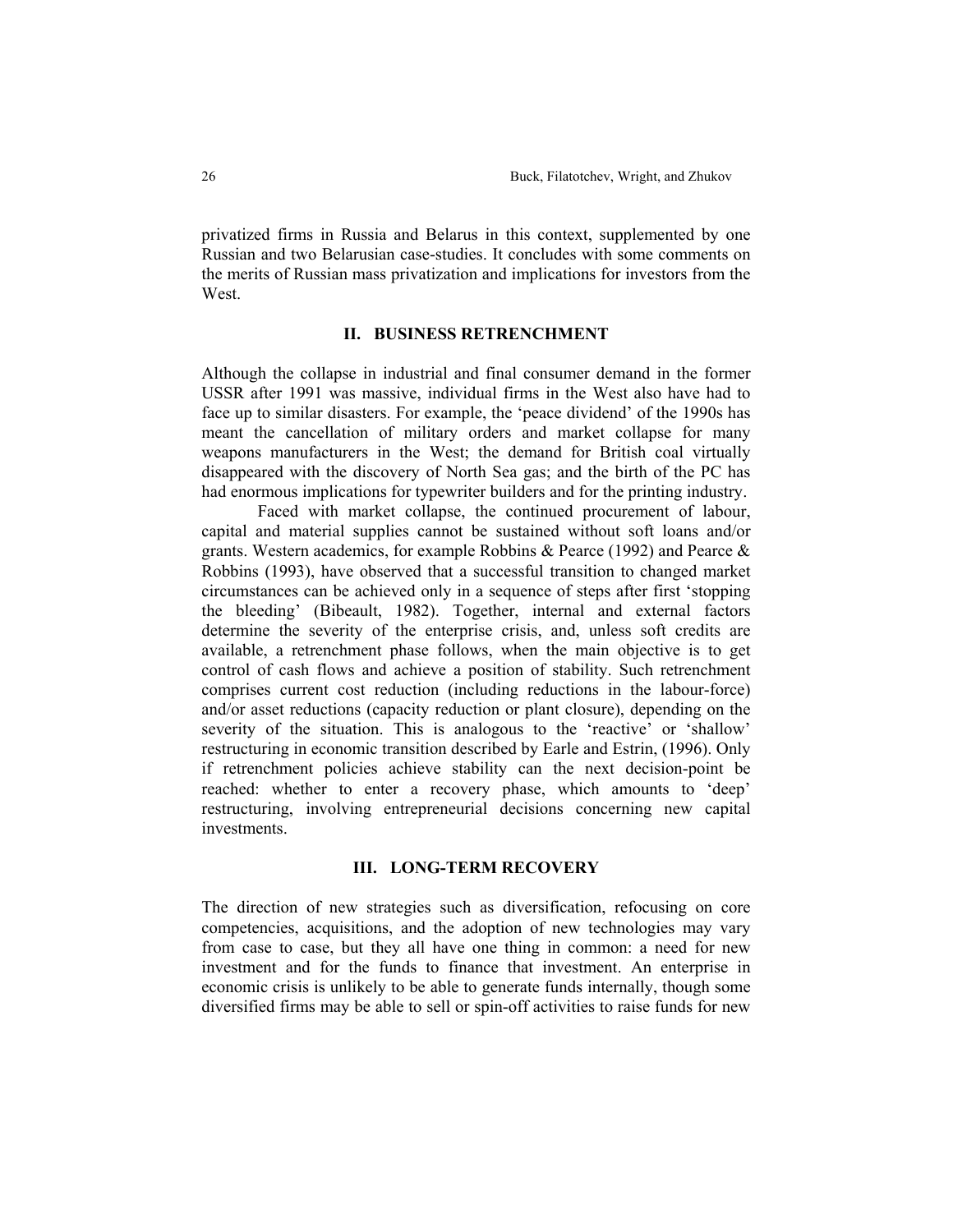projects. With these exceptions, recovery must involve shareholders and/or outside lenders.

In the former USSR, long-term loans are unlikely from a banking system that prefers, for pragmatic and legal reasons, to keep its assets liquid. Investment banks may be a source of long-term loans, but they will probably demand an equity stake, too, in order to protect their investments with a degree of control. Where States are themselves in budget crises, they cannot consider any loan finance for industrial investment, and this emphasises the conclusion that shareholders are the most feasible potential source of funds for recovery strategies.

Shareholders who are enterprise incumbents are unlikely sources of significant amounts of restructuring finance. In any case, existing managers and other employees are stakeholders in firms even before they obtain shares (Buck et al. 1998), and with dual roles as employees and shareholders they are likely to inhibit the very short-run cost and asset reduction policies that can achieve stability as a prerequisite for deeper restructuring. (Although employee ownership in the former Yugoslavia was associated with over-investment, this was a result of State loans being the dominant source of investment finance, see Buck, 1982, 77-123).

This leaves outside shareholders as the major potential source of new investable funds, including financial institutions, venture capitalists and strategic investors as well as individual outsiders. Besides looking at the underlying asset value of the enterprise and earnings prospects, the timehorizons of outside investors are crucially influenced by the tradability of shares. Freely tradable shares give outside investors infinitely long timehorizons, since the value of shares reflects the present value of all future expected dividend streams, but any attempts to limit the tradability of shares must increase the reluctance of outsider investors to finance long-term restructuring programmes. In the former USSR, stock trading restrictions can deter outside shareholders, thus placing a new emphasis on short-run turnaround and the internal generation of funds for recovery investments.

In order to provide estimates of the extent of turnaround responses in terms of retrenchment and recovery in privatized firms in two countries from the former USSR subjected to massive economic crisis, the authors carried out extensive surveys in Russia and Belarus, reported below.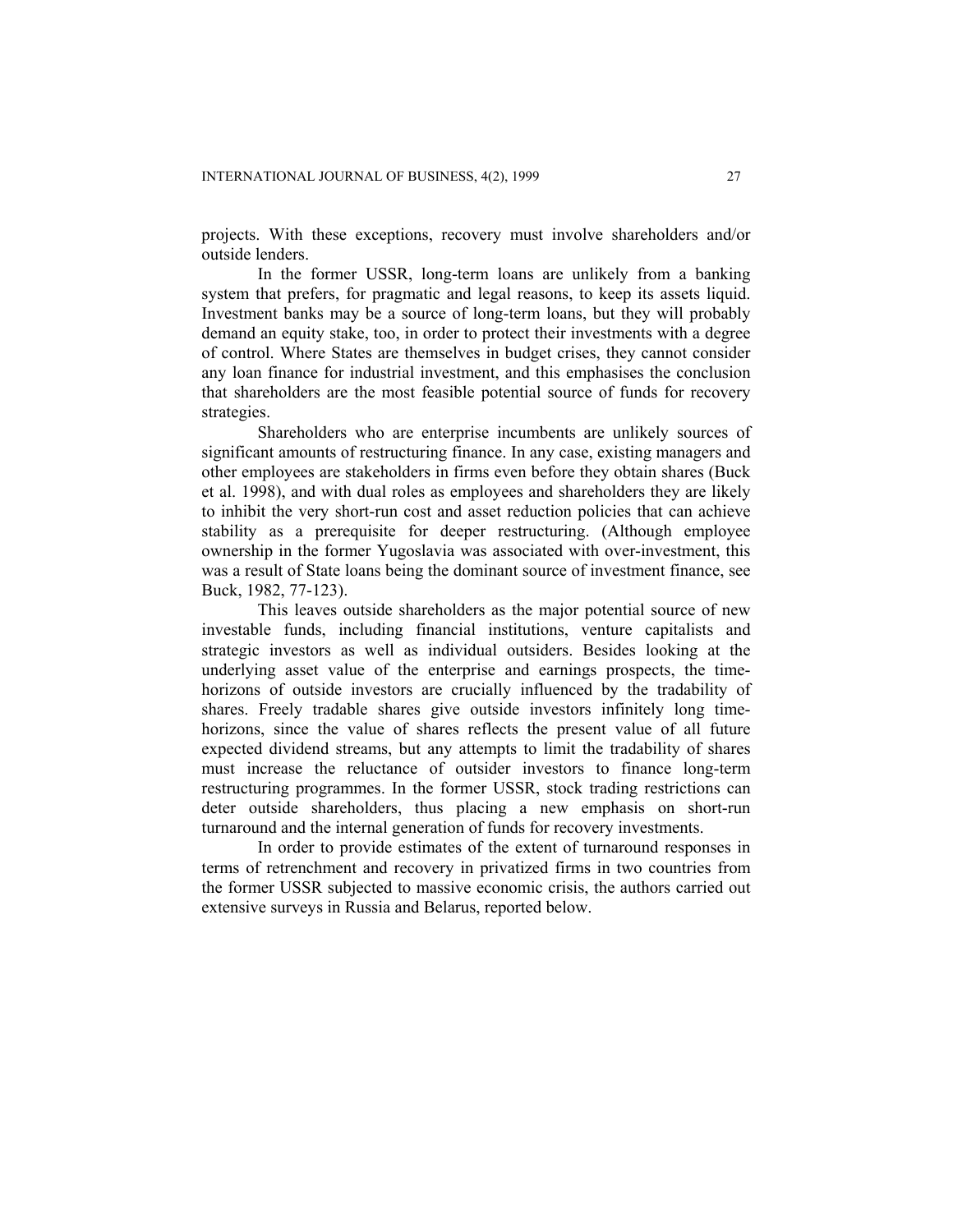## **IV. RETRENCHMENT AND RECOVERY IN RUSSIA AND BELARUS**

Managerial attitudes and strategies in Russia and Belarus were estimated through direct questionnaire surveys of enterprise directors during the first half of 1997, after piloting a survey instrument in Moscow and Minsk. Useable responses were obtained from 106 privatized industrial firms in Russia and from 91 in Belarus. Rather than focus on the dynamic, new private start-up sector, and natural resource-based firms, a decision was made to study the industrial heartland of the former USSR: her manufacturing industry, where the need for business turnaround is most pressing. Although this sector has the reputation of being entrepreneurially inert, it employs a majority of the former USSR's workforce, and its future has enormous implications for political stability. To illustrate the current importance of this sector, the average employment of firms in the sample was 1,044 in Russia and 1,157 in Belarus. The surveys were conducted approximately 4.0 years and 2.5 years after privatization in the two countries, respectively. In each country, a random 5% of returns were checked by at least two of the authors personally visiting companies for face-to-face interviews with senior managers, to check the accuracy of questionnaire responses.

The contrasting economic policy stances of the two States surveyed are reflected in their different average industrial ownership structures in privatized firms (Table 1). In the few firms that have been privatized in Belarus, the State in 1997 still holds an average 12.1% of voting shares (versus 6.3% in Russia) and 'insiders' hold 67.9% (versus 55.4% in Russia). Within these dominant insider ownership groups, managers have a smaller average holding of 12.2% in Belarus (versus 17.1% in Russia), and other employees' shareholdings are correspondingly more significant. Importantly, private 'outsiders' now have 38.3% of Russian shares compared with only 20.0% in Belarus.

These shareholdings are reflected broadly in Board representation in both countries and have great significance in the determination of company strategies. The picture presented by Table 1 therefore suggests that in Russia weaker employee ownership, together with higher stakes for managers and outsiders, may be expected to produce short-term turnaround strategies that are not so favourable towards the immediate concerns of employees (current wages and employment). Eventually however, recovery strategies may be more realistic in Russian companies, where employees have smaller proportions of total shares.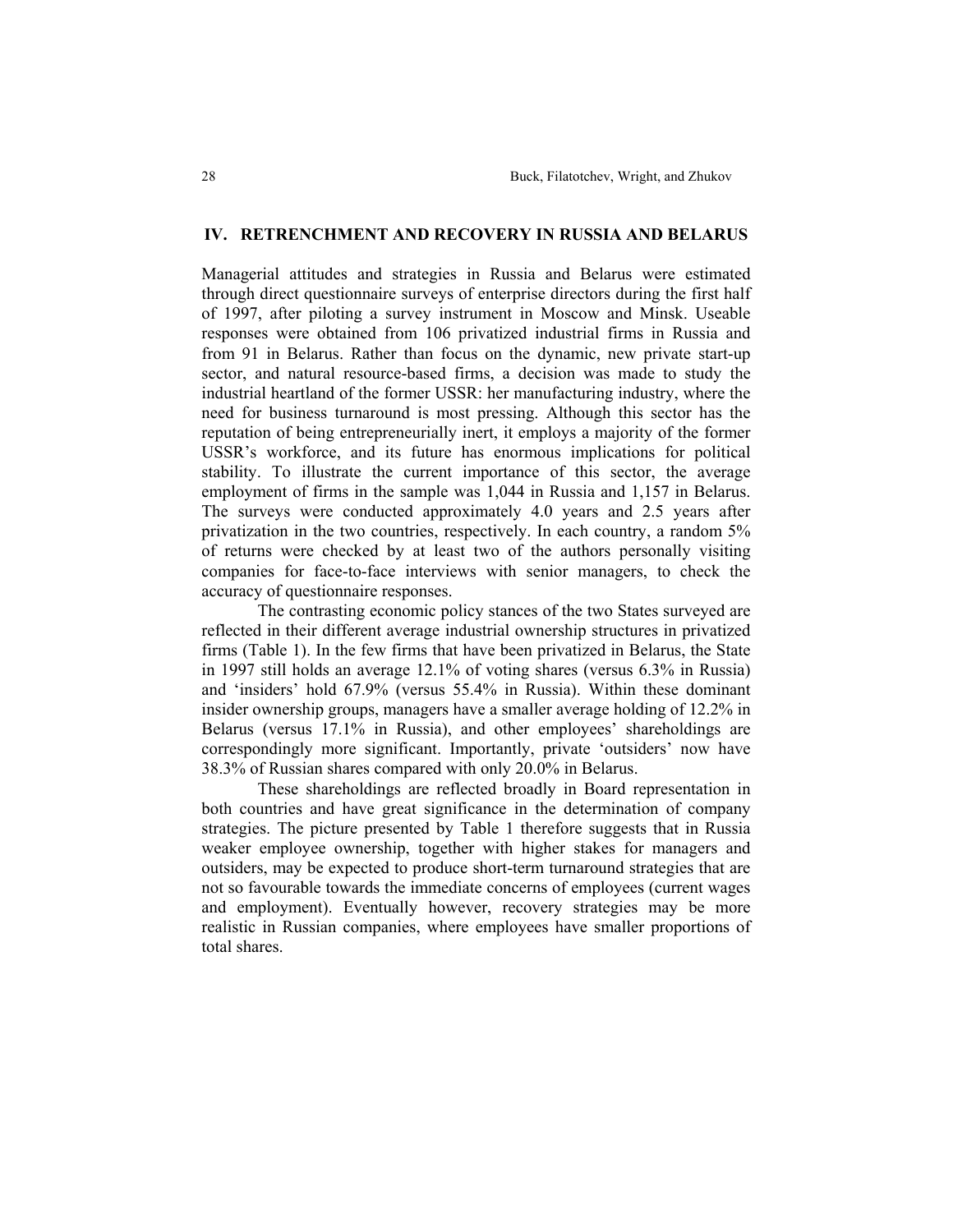## **Table 1**

| 1997 distribution of voting shares (%) in sample of privatized firms, Russia and |  |
|----------------------------------------------------------------------------------|--|
| <b>Belarus</b>                                                                   |  |

|                          | <b>RUSSIA</b> | <b>BELARUS</b> |  |
|--------------------------|---------------|----------------|--|
| Managers                 | 17.1          | 12.2           |  |
| Other Employees          | 38.3          | 55.7           |  |
| (Total 'insiders')       | (55.4)        | (67.9)         |  |
| <b>Trading Partners</b>  | 4.0           | 3.5            |  |
| <b>Investment Funds</b>  | 3.5           | 1.7            |  |
| <b>Banks</b>             | 1.8           | 0.5            |  |
| Private Individuals      | 13.7          | 9.9            |  |
| <b>Holding Companies</b> | 1.9           | 1.2            |  |
| Foreign Investors        | 0.6           | 1.7            |  |
| Other Organisations      | 12.8          | 1.5            |  |
| (Total 'outsiders')      | (38.3)        | (20.0)         |  |
| The State                | 6.3           | 12.1           |  |
| TOTAL                    | 100.0         | 100.0          |  |

#### **A. Business Retrenchment in Russia and Belarus**

Although realistic measurement of the size of the collapse of sales was not possible in a period of hyper-inflation which affected sectors differentially, the overall predicament of Russian and Belarusian privatized firms is reflected in managers' responses to questions about the average competitiveness of their products. In these two countries that are increasingly open to competition from imports, fewer than 25% of managers estimated that their products were competitive on world markets in terms of product price, design, quality, packaging and after-sales service, with the last reckoned to be most deficient in both countries.

In such a situation of deep crisis, with over-manning and with large average debts to the State, suppliers and banks, and faced with the prospect of further sales decline in the face of import competition, business turnaround is required, with an early emphasis on 'stopping the bleeding' before reconstructive surgery is considered. In Belarus, with a higher proportion of shares held by employees with short-term needs and held by the State, and with relatively fewer outside investors, it could be expected that managers would be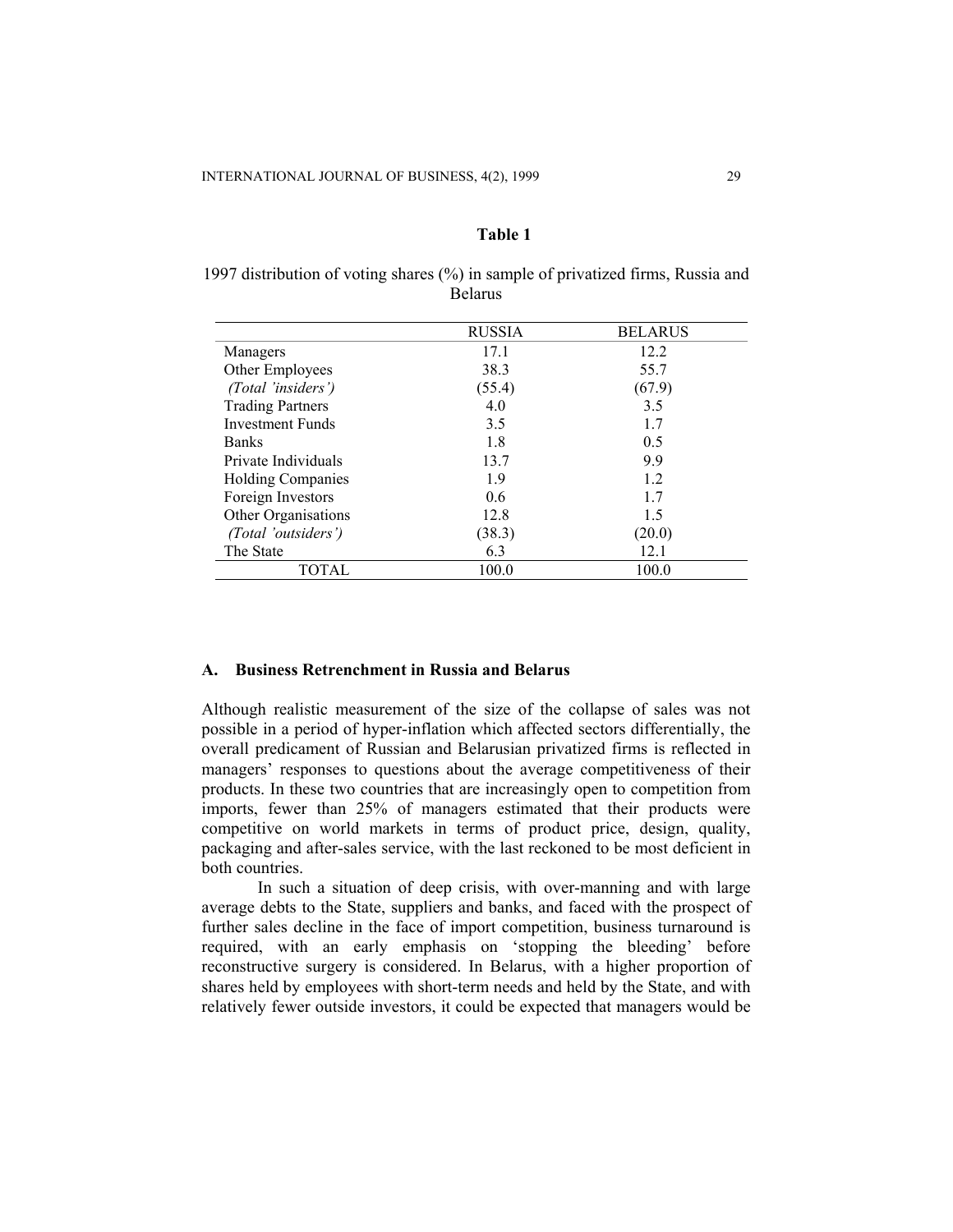generally less able to reduce costs in the short run than would managers in Russia.

This was found to be the case. Focussing on the 1995-97 period, the weighted average reduction in employment in Belarusian privatized firms was reported to be 14.8%, as opposed to 23.0% in Russia. In order to get some impression of the continuing extent of over-manning in 1997, we asked managers to estimate the **desired** level of employment compared with the current **actual** level. The average Belarusian response was 97%, as opposed to 85% in Russia, indicating that Belarusian managers were still relatively reluctant to concede the need for employment reduction in a situation requiring business retrenchment.

#### **Table 2**

## Mean values of directors' strategic priorities

(Average responses on a seven-point Likert scale, where 1=unimportant, 7= very important, etc, to the question, 'What importance do directors give to the following strategies?')

|                                                 | <b>RUSSIA</b> | <b>BELARUS</b> |
|-------------------------------------------------|---------------|----------------|
| <b>Retrenchment Strategies:</b>                 |               |                |
| Monitor cash flows                              | 6.1           | 5.9            |
| Seek new domestic markets for existing products | 5.7           | 5.3            |
| <b>Recovery Strategies:</b>                     |               |                |
| Marketing and Advertising                       | 4.1           | 5.5            |
| Seek new export markets for existing products   | 27            | 5.6            |
| Develop new products for domestic markets       | 52            | 5.9            |
| Develop new products for export markets         | 3 O           | 5.4            |
| Monitor IRR on investments                      | 3.7           | 5.4            |
| Seek new investors                              | 4.4           | 5.1            |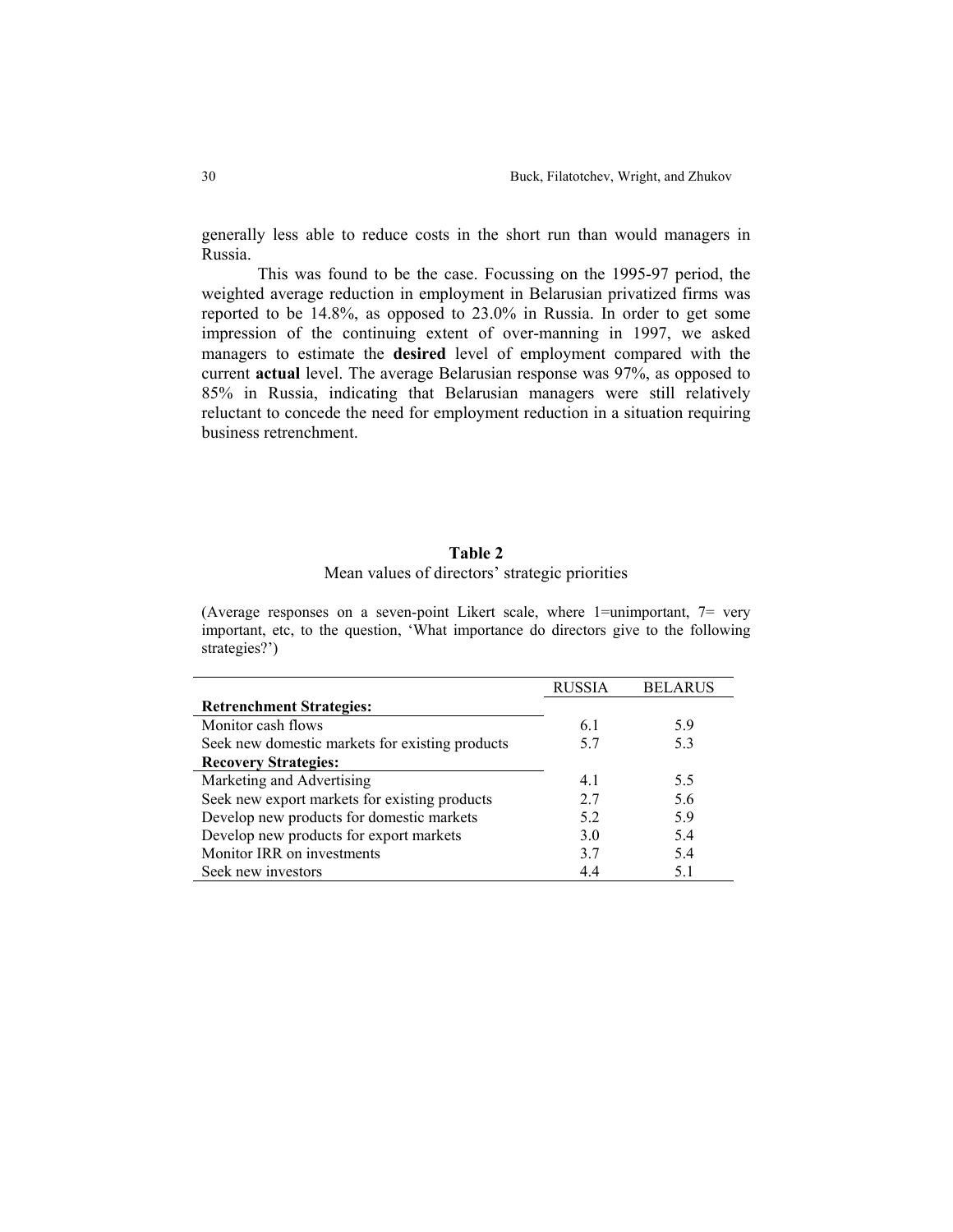Managerial priorities in relation to different retrenchment and recovery strategies in 1997 are shown in Table 2. The first thing to notice is that Belarusian managers absolutely fail to distinguish short-term and long-term priorities: in the middle of a business crisis, they consider each of eight strategies to be worth at least an importance rating of five on a seven-point scale. The significance of this failure of senior managers to establish any priorities is emphasised by Peters and Waterman (1995, p307):

*"The organization gets paralyzed because the structure not only does not make priorities clear, it automatically dilutes priorities. In effect, it says to people down the line: 'Everything is important: pay equal attention to everything."* 

Conceding that Belarusian managers consider every strategy to be important, they fail to give retrenchment strategies the higher priority that Russian managers appropriately provided, instead giving each short-term variable related to current cash-flow a lower value than do Russian managers. Although Belarusian managers' previous responses in relation to their products' lack of a competitive edge on world markets revealed the infeasibility of expanding exports of existing products, the fourth row of Table 2 still shows that they still entertain dreams of expanding export sales for existing products, all in the middle of a short-term crisis requiring retrenchment actions.

Such dreams persist even in the dire circumstances of one privatized firm in Minsk, Belarus:

#### **B. Case Example 1**

*Ribocomplex is one of the least fortunate privatized firms in Belarus, as a seafish processor in a country without access to the ocean. It is confronted not only with the break-up of the USSR and its main suppliers in the Baltic states but also with the exhaustion of Baltic Sea fish stocks. Although it had a workforce of 1,200 in 1993, since privatization in 1995, there has been no further reduction in its labor force of 296. The pre-privatization retrenchment occurred through attrition as a result of low wages, rather than from conscious company strategy. Wages are one-third lower than at Kommunarka, (Case 2, below). It sells its entire output to the Russian market.* 

*The factory was a depressing sight for the authors in April 1997, with workers huddled in about 10% of the total factory area, processing only a token quantity of fish. It would appear that with the breakdown in supplies of raw fish, the antiquated plant is doomed as a fish-processor, and in its existing*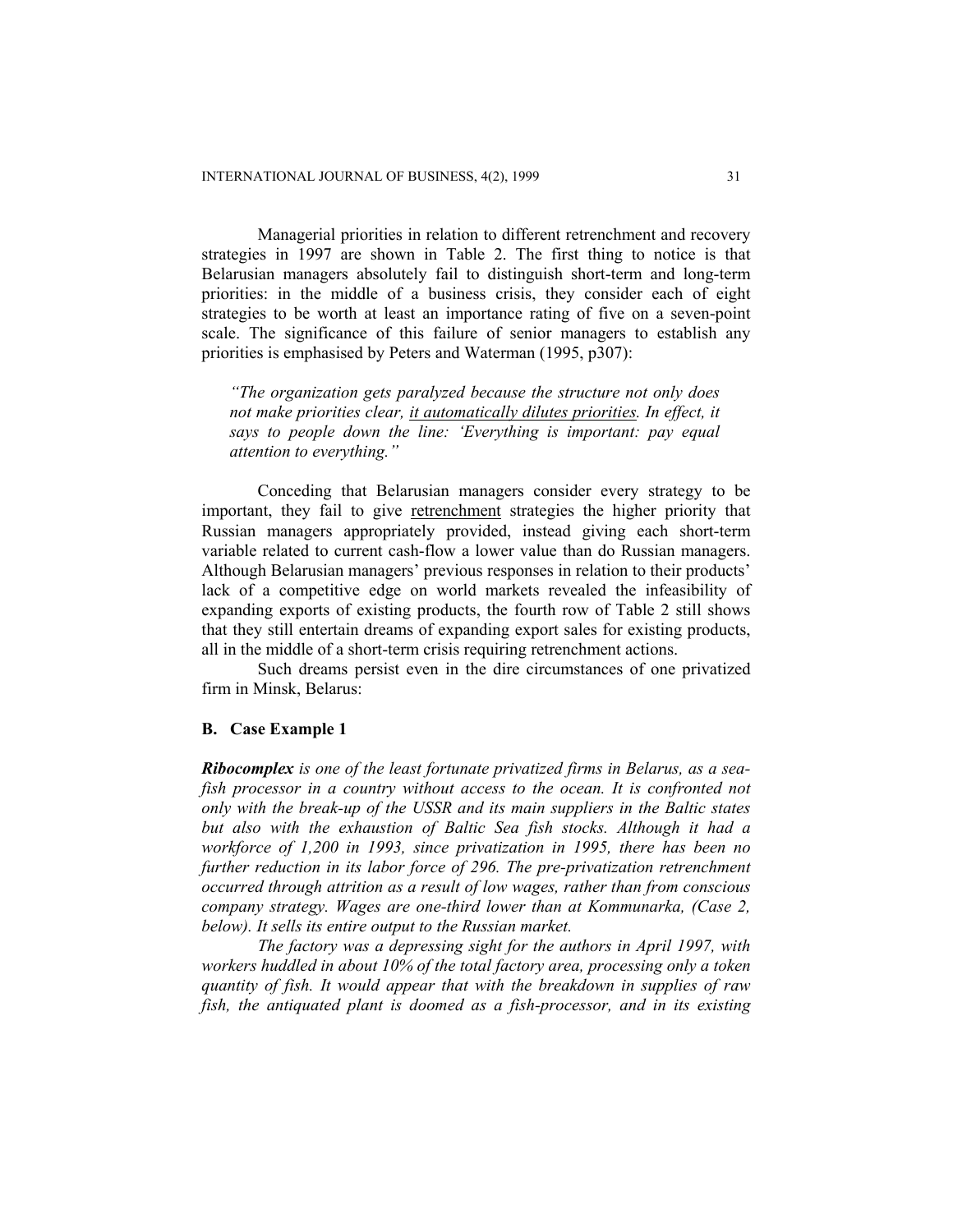*function can only be preserved as a large refrigeration facility, with even fewer jobs than at present* 

*Still the managers dream that their premises and plant are an attractive target for foreigners. As a fish-processing plant, the managers estimate that they would require only \$0.7 million of new investment to achieve world standards, assuming raw fish supplies could be obtained.* 

 *After so-called privatization in 1995, the State had 84.5% of the voting shares, with employees holding the other 15.5%, but by January 1997, the State was left with 26%, employees 38%, managers 1.5% and 'friendly' outsiders 34.5%.* 

*In 1995, there was a takeover raid. A brokerage company, 'Ramos', was hired by 'European Style', a joint venture operating in the fish industry that wished to acquire Ribocomplex's refrigeration capacity. It bought 36% of the shares, but was only able to register 22% before the company's General Director instructed the so-called 'independent' company operating the shareregister to stop all transfers.* 

*Late in 1997, employees and managers at Ribocomplex were confident that a team of investigators from the President's office would recommend renationalization of the company to preserve the few jobs that have survived so far*.

This case emphasises the business crisis in the most unfortunate privatized firm in Belarus. The harsh conclusion is that fish-processing is no longer feasible at Ribocomplex. Even further retrenchment, with the focus on refrigeration services is the only practicable strategy, and any State 'rescue' can only be financed by taxes on more successful private businesses.

By comparison, post-privatization Russian managers are more commercially and entrepreneurially aware, recognising the high priority that should be given to realistic and urgently needed short-term strategies of monitoring cash flow and seeking to increase domestic sales. In this context, it may be that the weaker ownership position of non-managerial employees in Russia compared with those in Belarus may in the end enable managers themselves to acquire more shares and to implement turnaround strategies. 30% of Russian managers reported that they had already purchased or intended to purchase shares from employees, as opposed to only 13% in Belarus. There is a rather different privatization situation in Russia:

## **C. Case Example 2**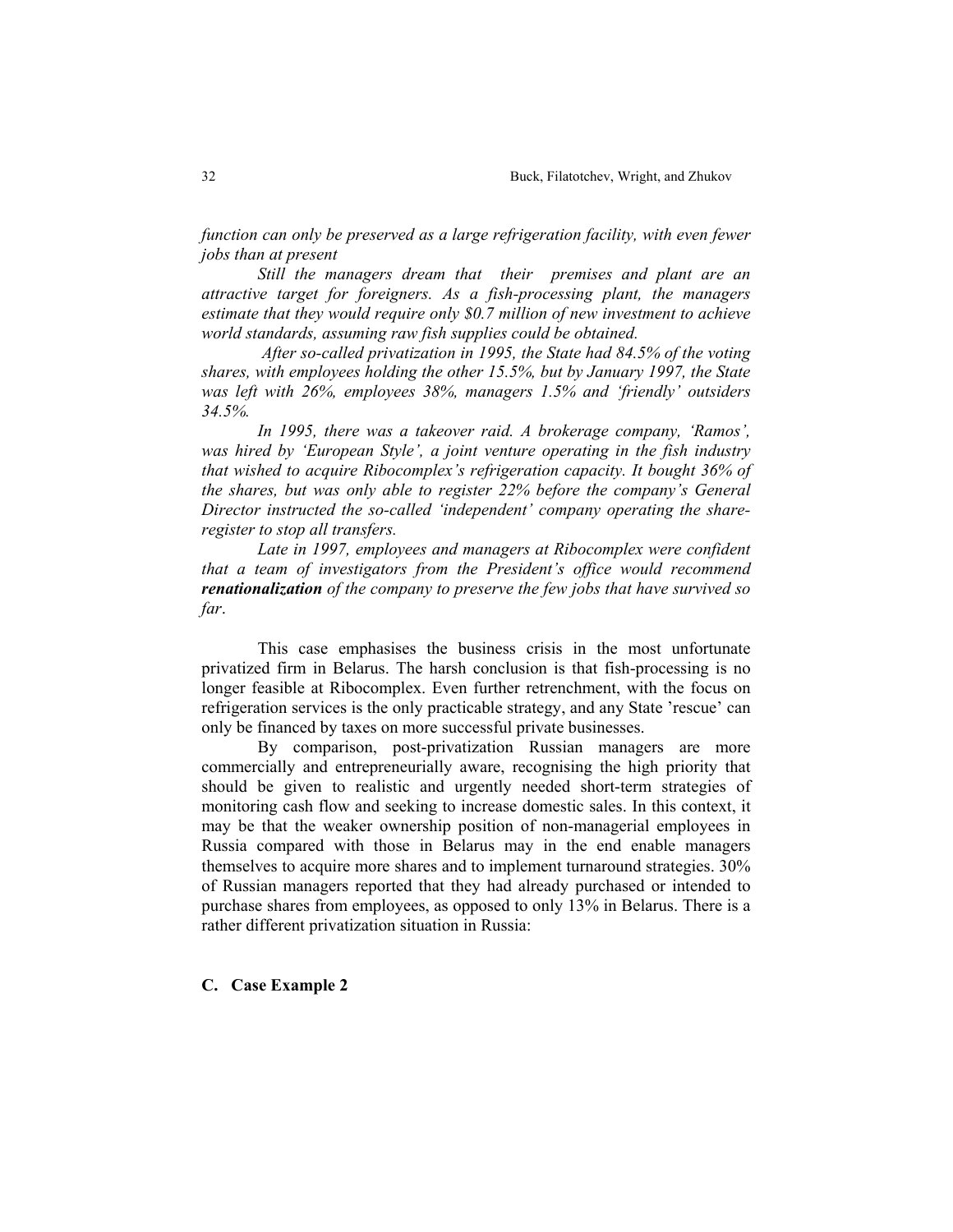*GAZ (Gorky Avtomobil Zavod, now the Nizhny Novgorod Automobile Company) has faced a turnaround crisis less severe than most Russian privatized firms. It was founded in 1930 with the support of a then-friendly US government and the Ford Motor Company: its first product was a version of the Ford 'Model A' truck in 1932.* 

*Upon privatization in 1993, it became an enormous employee-manager buy-out, and, in late-1996 when one of the authors visited, it had managed to maintain its workforce at 106,000, but this included workers in every kind of social infrastructure operated by GAZ, from fish farm to schools and hospitals. Incumbent managers and other employees were hostile to any outside investor who might impose a strategy of retrenchment in relation to direct production or infrastructure workers, and no foreign motor manufacturer was prepared to pay a price for GAZ control if these social liabilties were included.* 

*Nevertheless, 20% of GAZ's shares had fallen into the hands of outsiders plus 13% with senior managers and 67% with other employees, and half of the outsiders' shares (i.e. 10%) could be traded reasonably freely on the Moscow capital market. The remaining 90% of shares (80% inside-held shares and 10% with so-called outsiders) could only be sold to a private company owned and controlled by the GAZ chairman.* 

*Dominant incumbent ownership was reflected in control of the company's Board, though the State was also represented in the form of the Nizhny Regional Administration and the State Property Committee, which oversaw the privatization process. This State involvement evidently gave the company certain privileges such as the non-payment of taxes and access to State credits, which have enabled it to avoid employee retrenchment even though certain elements of the product range have been abandoned. Specifically, the production of medium trucks (401,500 in 1993) had been virtually abandoned by 1995 in favour of the Gazelle range of light trucks, probably financed out of plowback profits accumulated with the support of the State. The Gazelle trucks (73,000 produced in 1995) and the Volga saloons (157,000 in 1995) are currently the backbone of GAZ, but their design and build quality are not competitive internationally.* 

*Although GAZ's Russian market is stable for the moment and no immediate retrenchment strategy is needed if the local authorities assume responsibility for social infrastructure, managers and other employees now seem to be aware of the need for outside investors and new products, and in 1998 are prepared to enter joint venture agreements in which foreign strategic partners do not assume a share of GAZ's infrastructural burden. In early 1998, an agreement for a \$1,450 million joint venture with Fiat was nearing completion for the assembly of Fiat models by GAZ.*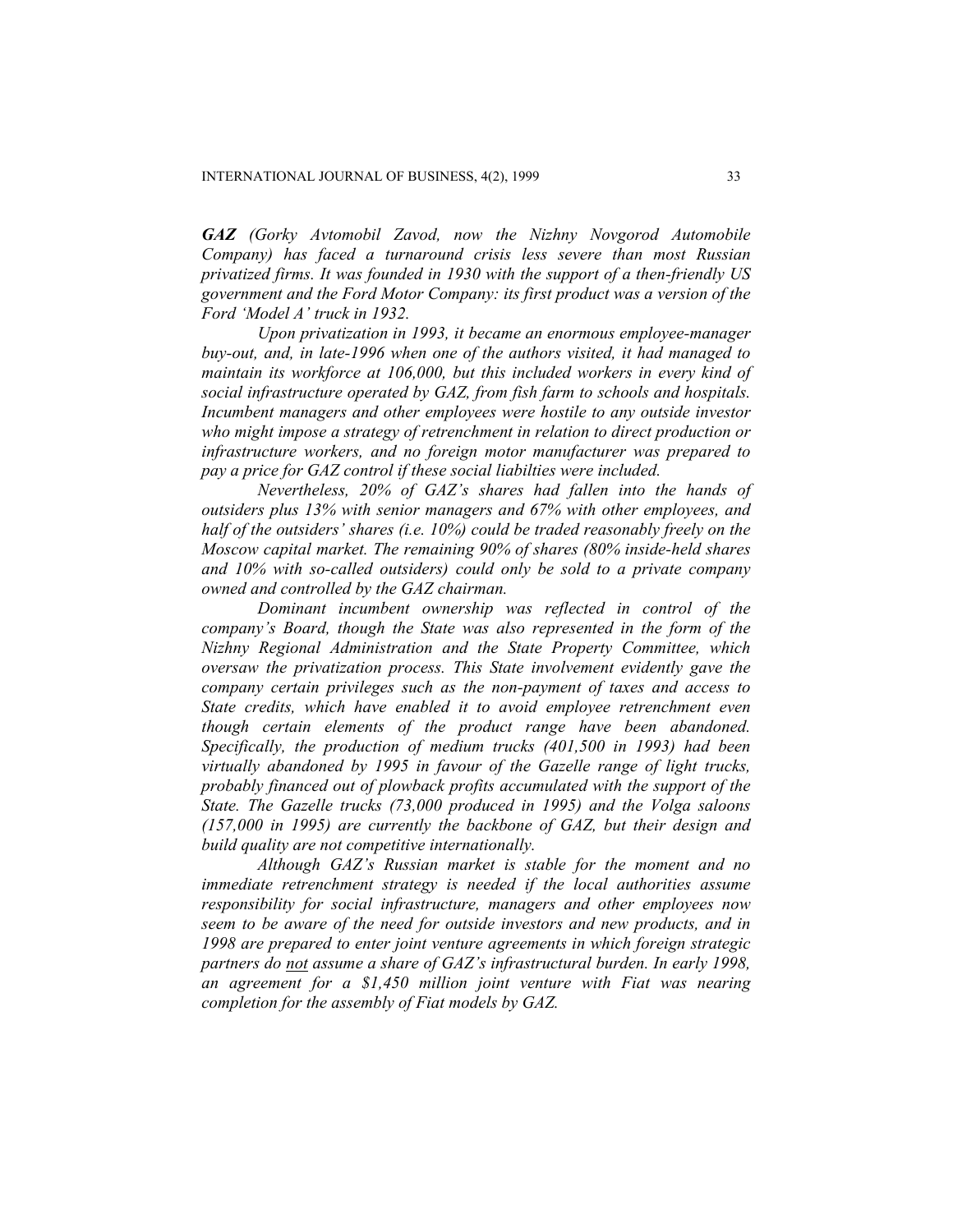Although GAZ is in a relatively favourable position of stability compared with other Russian privatized firms in manufacturing, it seems that, five years after privatization, GAZ senior managers have grasped the need to establish priorities and cut production and employment where products have poor trading prospects, to achieve short-term stability before embarking on recovery investments with foreign investors. Such business recovery is the subject of the next section.

## **D. Business Recovery in Russia and Belarus**

Although the majority of managers in privatized firms in Russia and Belarus have faced a demand collapse and have recognised the uncompetitive nature of their existing products, probably few privatized firms in Russia and Belarus have restored business stability yet, or reached a decision-stage at which recovery strategies should have a high-priority, as at GAZ. Recognising the seriousness of their problems in regard to global competitiveness, Russian managers on average calculated that investment spending on new premises and re-equipment needed to achieve world standards was of the order of \$65.9million per enterprise: a totally infeasible amount in the short-term. Belarusian managers estimated a requirement of \$11.1million per firm. However, in these desperate circumstances, Russian managers have focused on short-term retrenchment strategies, while Belarusian managers unrealistically dream of new investors and investment (Table 2).

Outside investors arguably represent the only realistic long-term source of new funds for investment on a large scale. Although 56% of Russian and 68% of Belarusian managers consider that their firms are attractive investment targets for outside investors, Russian and Belarusian managers alike cited the State and retained enterprise earnings as their most likely actual sources of funds - clearly inconsistent with the sums quoted previously as necessary to achieve competitiveness. This disregard for outside investors is based on a fear that outsiders will urge drastic business retrenchment strategies.

The extent of this hostility to outsiders was slightly lower in Russia, in that 'only' (sic) about two-thirds of managers would try to prevent an outside accumulation of shares, while in Belarus the response was about three-quarters. The concrete effect of this hostility to outsiders is that privatized firms in Belarus (and to a lesser extent Russia) have adopted a strategy of **blocking the transfer of shares and strategic control to outsiders**, usually by administrative devices. Such actions have already been alluded to in relation to Ribocomplex, above. Since technically they are unlawful, it was not possible to conduct formal surveys into the phenomenon, but a third case is relevant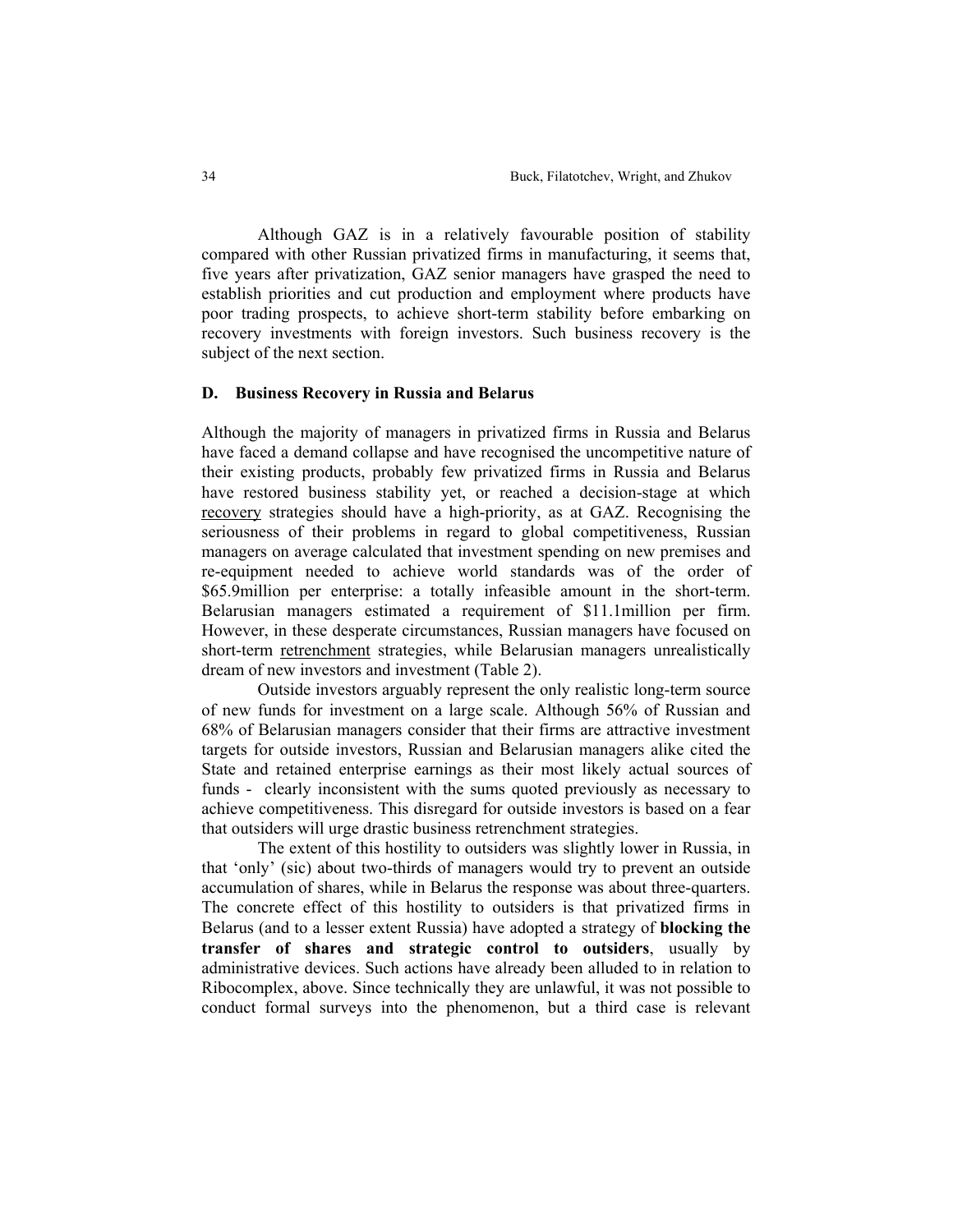regarding recovery strategies and barriers to externally-imposed strategies, like Case 1 from Minsk in Belarus:

## **E. Case Example 3**

*The Kommunarka confectionery company is one of the most fortunate and prosperous privatized companies in Belarus. Since privatization in 1993 it has managed to increase its sales, production capacity and labor-force, thanks to its products. These comprise sweets, chocolates and biscuits, which are still popular in Belarus and Russia despite the availability of Western imports. The local markets favour plain chocolate and a distinctive form of packaging, providing Kommunarka with a niche market, which it has fostered with consistent production and a stream of new product variations. It exports 70% of its output to and imports 73% of its inputs from Russia. Short-term turnaround strategies have been unnecessary. Indeed capacity has been increased by 20% since privatization. Wages average about \$170 per month.* 

*Kommunarka estimates that to compete on world markets, it would need to invest around \$30 million over five years, but it has no plans to do this. Nevertheless, it claims that it is an attractive target for foreign investors. Its current strategy is to develop new products for the domestic and Russian markets and to improve packaging. This requires investment in machinery, but the directors have no intention to allow outsiders to acquire shares and control. Although directors hold only 4% of voting shares, employees have 65%, the State 2.5%, and 'friendly' outsiders 28.5%, all believed to be under the control of individual directors. The directors control the Board, with six directors out of nine. (Employees nominate two directors and the State one.) All are anxious to prevent outsiders from buying shares and registering them.* 

*During 1997, the government of Belarus issued a decree requiring that all privatized firms must have their share registers kept by an independent book-keeper, in the case of Kommunarka by the joint-stock company Agorkapital. Unfortunately, the subsequent transfer of Kommunarka's register and its computerization now means that share registrations take two months rather than the previous two days. Also, share dealings are forbidden for ten weeks before a General Meeting and for ten days afterwards. Agorkapital levies a transfer charge on buyers of 100,000 Belarusian rubles per share, about ten times the face value of each share. Taken together, these restrictions restrict stock tradeability and deter outside investments.* 

*Without outside injections of funds, it seems unlikely that Kommunarka*  will be able to finance significant investment programmes in the future to *protect even its niche market from firms in Russia and other countries.*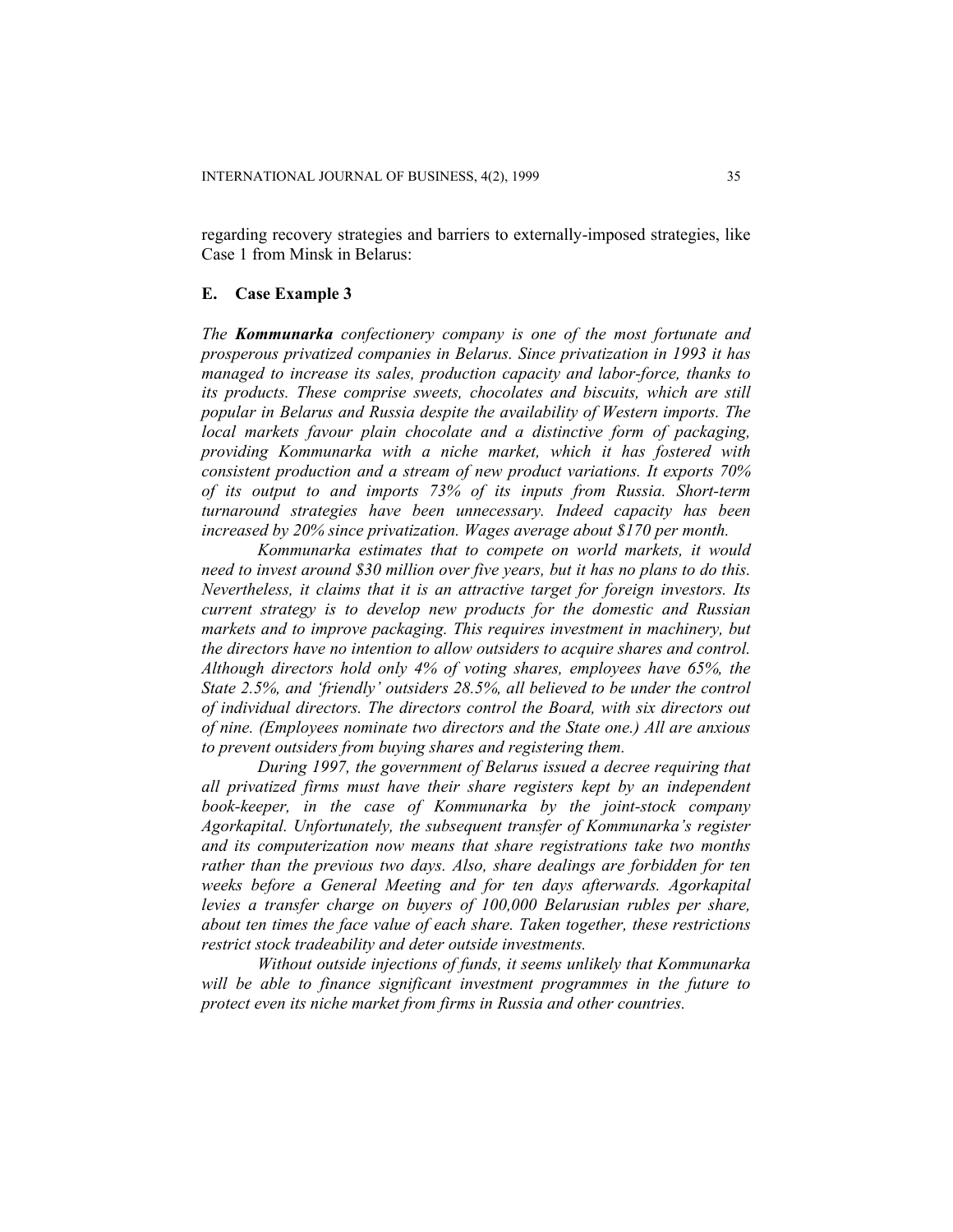The hostility shown towards outside investors in Kommunarka and other in privatized firms in Russia and Belarus effectively rules out most longterm investments for business recovery, despite the fact that outsiders already have obtained one to two-fifths of all shares (Table 1). It may be that managers themselves will be the ultimate sources of limited recovery strategies as well as of turnaround. On the basis of Western evidence in relation to management buy-outs, however (Wright et al. 1994), it seems likely that managers wishing to preserve their equity positions in the firm but also to raise outside funds must be prepared to submit themselves to extensive monitoring by outside investors who wish to prevent current consumption by managers and employees of funds intended for long-term investment. The local power of enterprise managers is reflected in the finding that since privatization the General Director had been replaced in 37% of Russian firms and in only 25% in Belarus.

## **V. CONCLUSION**

Although the shortcomings of Russian economic reforms have been widely recognised and criticised in this paper and elsewhere, it seems likely that political realities after the break-up of the USSR in 1991 produced a reform package as market-oriented as was practicable at the time. At least the distribution of shares at privatization to favor enterprise managers and other employees sustained support for the government throughout the regions of Russia, and enabled the government to push ahead with other reforms, which have resulted in significant political and press freedoms and less hostility towards private business and foreign traders and investors. Without such a Russian privatization programme, even though flawed, the results would have been similar to those in Belarus.

In Belarus, privatization favouring the interests of the State and enterprise employees was strangled at birth. The outcome is a populistic dictatorship that seriously constrains press freedoms and the activities of private business, and which continues to be dominated by insiders and the State, (Table 1). In May 1996 all private firms in Belarus had to re-register and seek permission to carry on in business, and about one-third (30,000) of all companies were instantly liquidated (EBRD 1997, p155), some because the State's inspectors considered them insufficiently profitable! Private banks were instructed to make directed credits to favoured enterprises and the State arbitrarily seized a proportion of the hard-currency balances of private firms to relieve its financial crisis. In December 1997 a presidential decree introduced a 'golden share' for the State in any future privatizations, which effectively rules out any foreign participation, since the State can veto any turnaround strategy proposed for the firm. Aggregate economic statistics are regularly massaged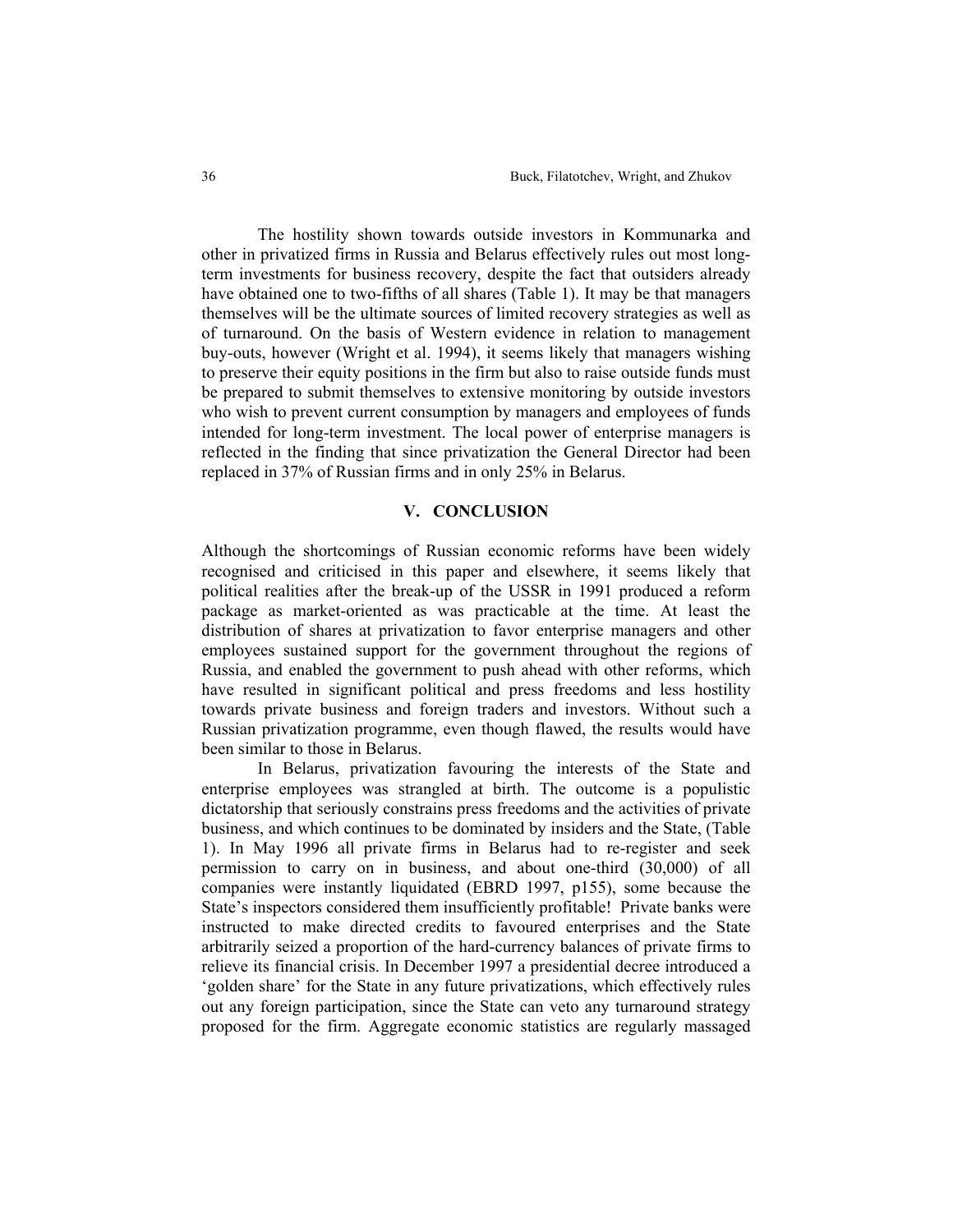(mostly by enterprise managers anxious to demonstrate their 'achievement' of fictitious plan targets), and international agencies such as the IMF and IBRD have withdrawn from the country both their offices and financial support.

This focus on Belarus has been deliberate in order to make judgements on the 'what might have been' counterfactual position in Russia. It is not unrealistic to argue that a similar scenario could have developed in Russia in the absence of its mass privatization programme, which seemed from a distance to be seriously flawed. Without this programme it seems unlikely that in 1998 in Russia there would be a proposed joint venture (JV) between GAZ and Fiat in Nizhny Novgorod, a JV between Renault and Moskvitch in Moscow, and Ford's JV with Russky Dizel near St. Petersburg, all in one industry: motor manufacturing. The positive results of shock therapy now are beginning to show.

Generally, however, apart from portfolio investment by financial institutions from the West, mostly in natural resource-based companies where share values are backed with physical reserves, Western investors have voted with their feet and have made few direct investments in either Russia or Belarus, preferring to concentrate on other emerging markets like China. In 1999, Western entrepreneurs are aware of the continuing hostility they face from enterprise incumbents in the heartland of Russian and Belarusian industry, in privatized manufacturing companies. This hostility has undoubtedly contributed to the national crisis which developed in Russia and Belarus late in 1998, with insiders' immediate self-interests prolonging the admitted lack of competitiveness of local industry, which in turn has contributed to a balance of payments crisis and a massive State budget deficit from shortfalls in enterprise tax payments.

Still, in Russia mass privatization was achieved, even if imperfectly. Outside ownership in the survey sample averaged 38.3% in 1997, up from 33.2% in only two years from 1995, and by 1998 there were signs that enterprise incumbents, in some firms at least, appreciate the danger of continuing to be uncompetitive internationally, appreciating the danger of even further retrenchment without outside investment.

In Russia, mass privatization and the subsequent evolution of privatized firms by mid-1998 created a climate that had begun to bear fruit. Ironically, however, progress in companies admitting outside investors for the purpose of financing recovery investments may now be swept away in a new national economic crisis, for which more defensive companies are partly to blame. Nevertheless, without its mass privatization, Russia could already have followed the path of Belarus in its struggle with Somalia and Sierra Leone to the bottom of the pile in terms of foreign direct investment.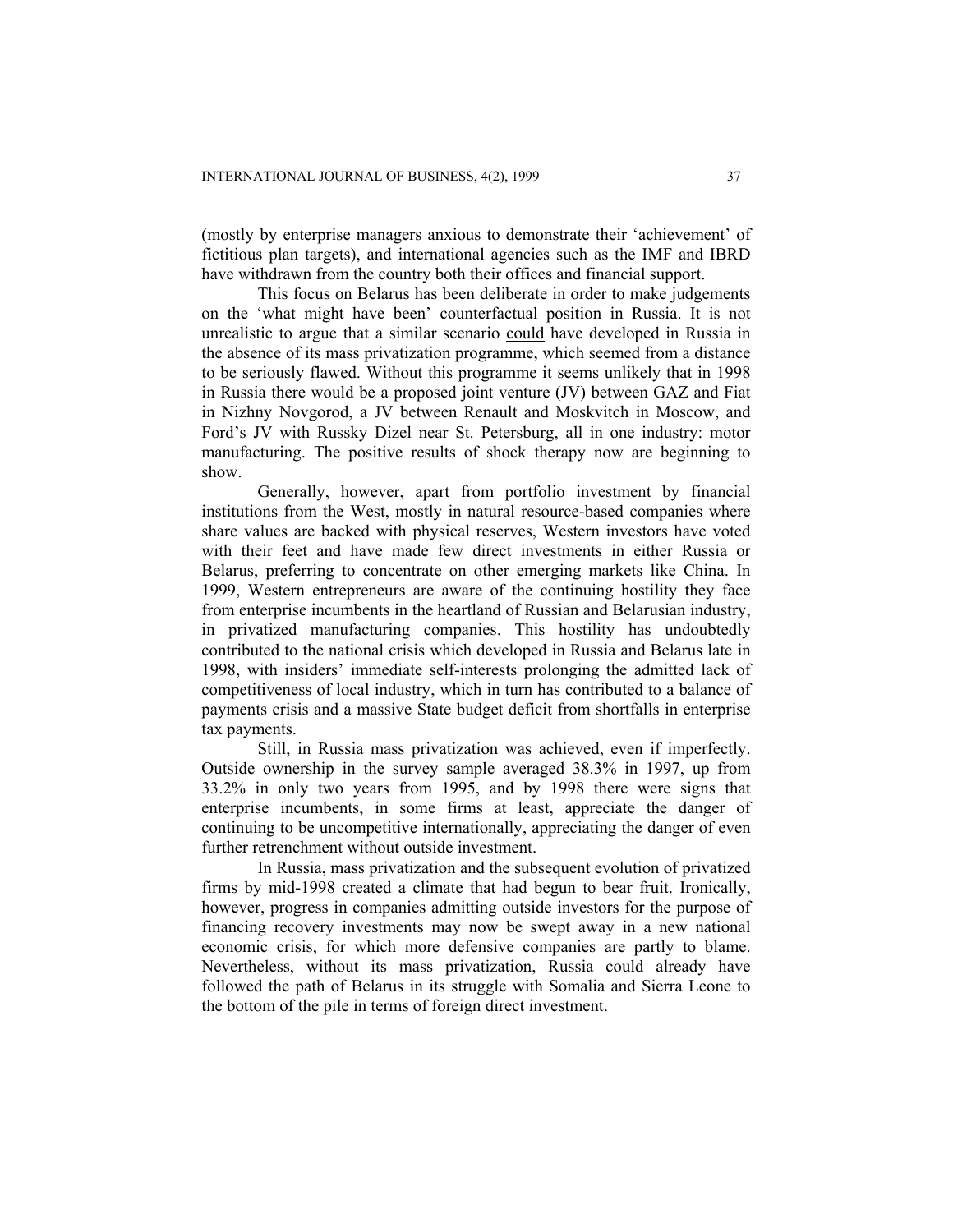## **REFERENCES**

- [1] Bibeault, D. (1982) *Corporate Turnaround*. McGraw-Hill, New York.
- [2] Blasi, J., Kroumova M., and Kruse D. (1997) *Kremlin Capitalism. Privatizing the Russian Economy.* Cornell University Press: Ithaca, N.Y.
- [3] Buck, T. (1982) *Comparative Industrial Systems: Industry under Capitalism, Central Planning and Self-Management.* Macmillan: London.
- [4] Buck, T., Filatotchev, I. and Wright, M. (1998) Stakeholders, Agents and Corporate Governance in Russian Firms. *Journal of Management Studies*. 35, 1, 81-104.
- [5] Earle, J. and Estrin, S. (1996) Employee Ownership in Transition, pp1-62 in Frydman, R., Gray, C.W. and Rapaczynski, A. (eds.) *Corporate Governance in Central and Eastern Europe*. Central European University Press, Budapest.
- [6] European Bank for Reconstruction & Development (1997) *Transition Report 1997: Enterprise Performance and Growth.* EBRD, London.
- [7] Filatotchev, I., Hoskisson, R., Buck, T. and Wright, M. (1996) Corporate Restructuring in Russian Privatizations: Implications for US Investors. *California Management Review,* 38, 2, 1-19.
- [8] Fogel, R.W. (1964) *Railroads and American Economic Growth: Essays in Econometric History*, John Hopkins Press, Baltimore, MD.
- [9] International Bank for Reconstruction & Development (1996a) *Trends in Developing Countries*. IBRD, Washington, DC.
- [10] International Bank for Reconstruction & Development (1996b) *World Development Report: from Plan to Market.* IBRD, Washington, DC.
- [11] McCarthy, D., Puffer, S. and Naumov, A. (1997) Partnering with Russia's New Entrepreneurs. *European Management Journal,* 15**,** 6, 648- 657.
- [12] Pearce J.A., II and Robbins, K. (1993) Toward Improved Theory and research on Business Turnaround. *Journal of Management Studies*. 19, 3, 613-636.
- [13] Peters, T.J. and Waterman, R.H.Jr. (1995) *In Search of Excellence.* Harper Collins, (paperback edition), London.
- [14] Robbins, D.K. and Pearce J.A., II (1992) Turnaround: Retrenchment and Recovery. *Strategic Management Journal.*13, 4, 287-309.
- [15] United Nations Conference on Trade & Development (1997) *World Investment Report.* United Nations, New York and Geneva.